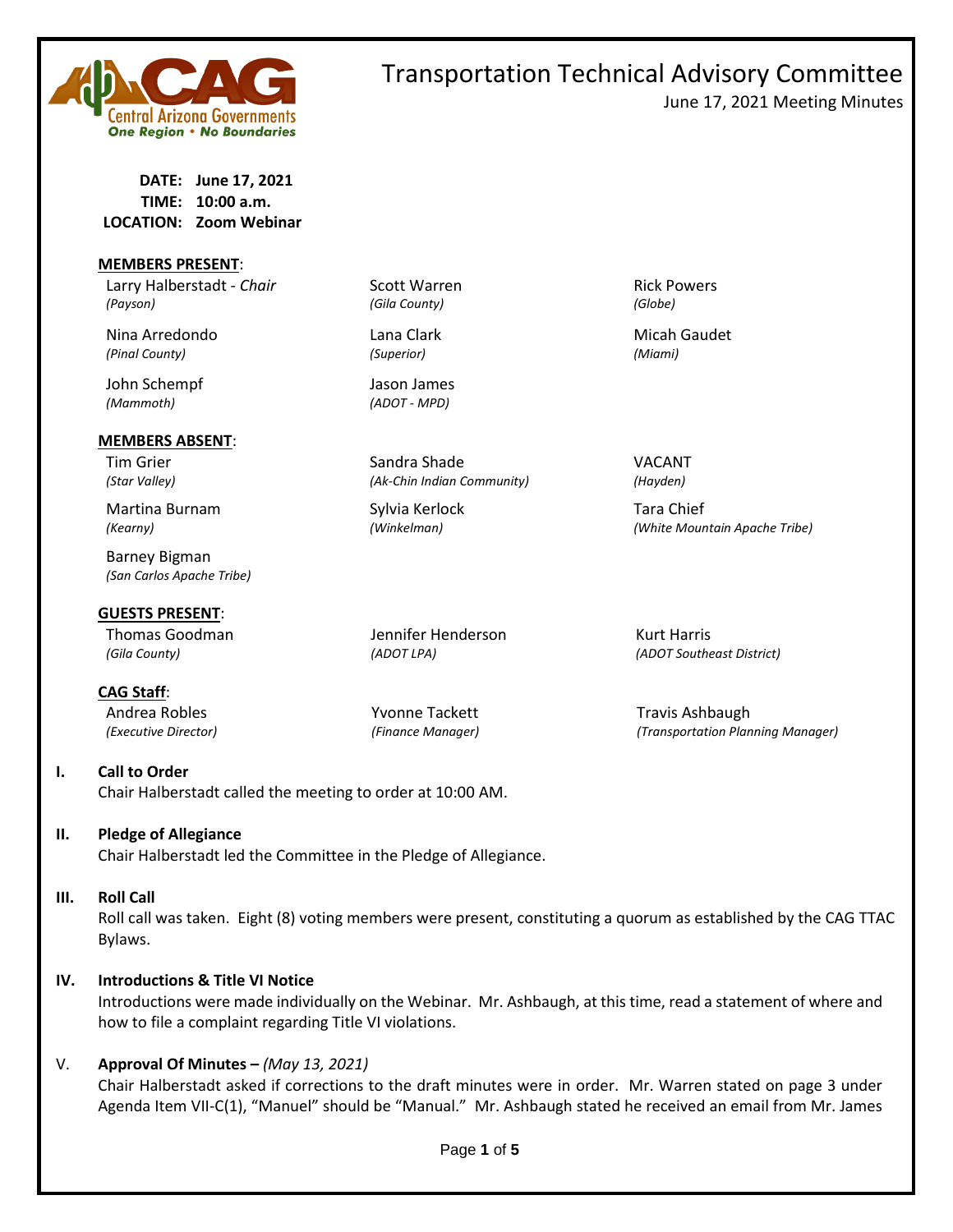

June 17, 2021 Meeting Minutes

that James Minefee would need to be added to the "Guest Present" and to correct the spelling of Mr. Minefee's name on page three under Agenda Item VII-D.

Mr. Warren made the motion to approve the May 13, 2021 minutes as amended. Mr. Powers seconded the motion. The motion passed unanimously.

### **VI. Call to the Public**

No one answered the call to the public.

### **VII. Standing Reports**

**A. Member Jurisdictions**

### **Gila County**

Mr. Warren reported on two (2) items:

- 1. The Temporary Construction Easements (TCEs) for the **"Golden Hill Road"** sidewalk project **(Project # GIL 18-01D / TRACTS # T009001D)** are still being aggressively pursued. Two of the five TCEs have been secured at this point. There is a critical deadline next week to get the remaining TCEs. Utility clearances are also needed.
- 2. The Intergovernmental Agreement (IGA) is now in place for the **"Tonto Creek Bridge & Roadway Improvements – (FY22) – BUILD GRANT"** project **(Project # GIL 22-02C)** with the United States Department of Transportation (USDOT). ADOT is administering the project for Gila County. Ground clearing is expected to begin in March/April 2022.

#### **Payson**

Mr. Halberstadt reported on one (1) item:

1. The Town is continuing to work on the Design plans and Right-Of-Way (ROW) acquisition on the **"Granite Dells Road"** project **(Project # PAY 19-01D)**.

### **Globe**

Mr. Powers reported on two (2) items:

- 1. The **"Pinal Creek Bridge – Cottonwood Street (Structure #9711)"** project **(Project # GLB 21-01D)** is currently in fee negotiations for the Design with the consultant, Jacobs Engineering. The project is still on track to begin construction in 2022 and Design is expected to begin in July 2021.
- 2. Waiting for the State Budget process to be completed to determine if the funding request for the **"Hill Street" – (Mill & Fill/Sidewalk Replacement)** project **(Project # GLB 27-01D/29-01C)** will be approved. The project will remain on the TIP until further notice.

### **B. Multi-Modal Planning Division, ADOT**

Mr. James reported on three (3) items:

1. The comment period on the **FY22-26 Tentative Five-Year Program** ended on June 3, 2021. The final approval of the Five-Year Program is scheduled for the June 18, 2021 Arizona State Transportation Board meeting. Highlights of the program include \$2.8 billion for highway projects in Greater Arizona, which includes \$1.8 billion in preservation projects and upgrading 581 lane miles from "poor" to "good" condition. There is also another \$407 million for highway safety, efficiency, and functionality and \$313 million for additional capacity. Specifically for the CAG Region, one of the primary projects listed is the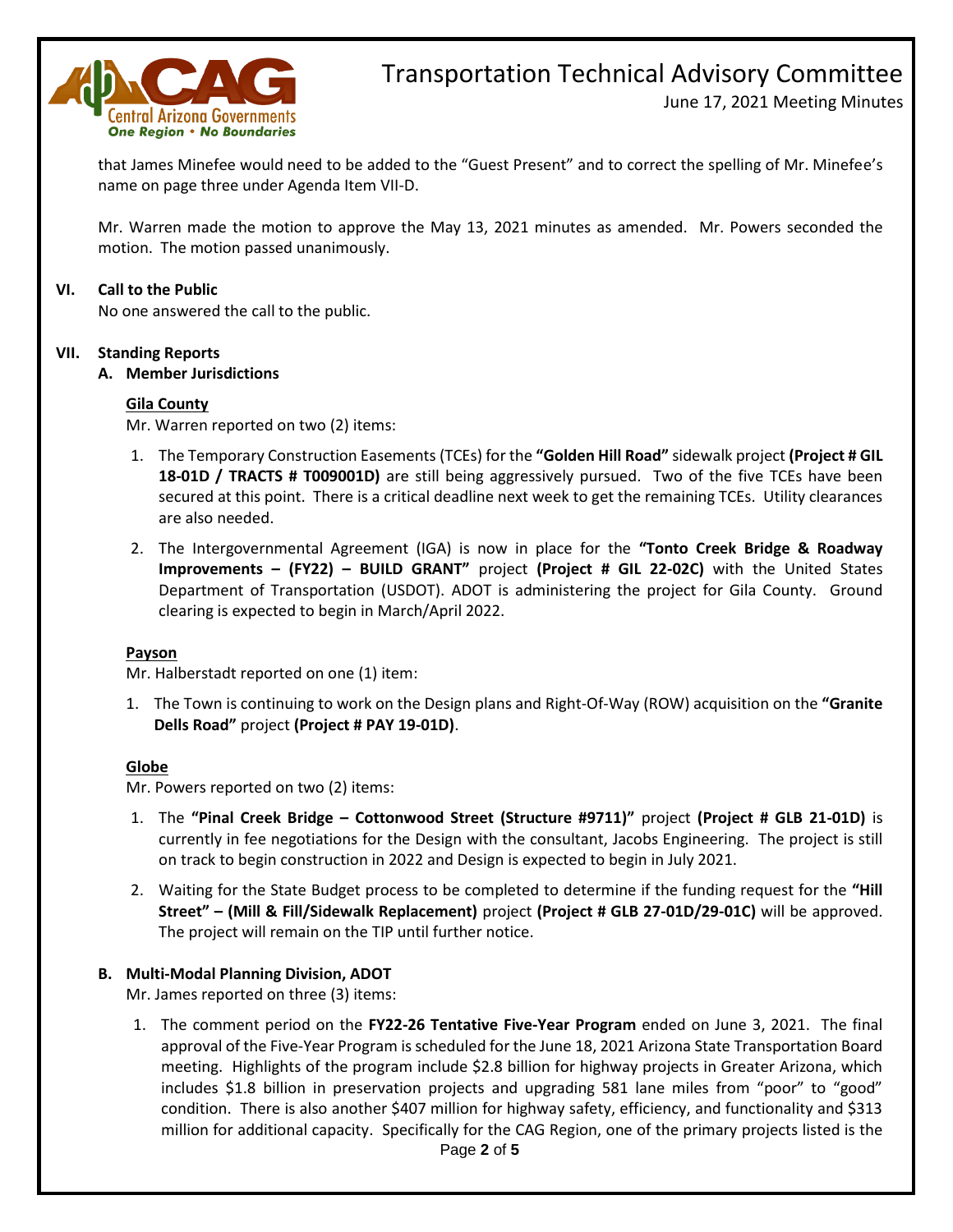

June 17, 2021 Meeting Minutes

10-mile SR-260 pavement rehabilitation/life extension project from Forest Service Road (FSR) 159 to Old Rim Road. The project is scheduled to be constructed in FY22 for \$7.2 million. Another project listed is the US 60 Waterfall Canyon Bridge Rehabilitation project scheduled for construction in FY23 for \$3 million.

- 2. Reminder that the **Rebuilding American Infrastructure with Sustainability and Equity (RAISE)** grant application deadline is July 12, 2021. To register for the webinars, visit [www.transportation.gov/RAISEgrants/outreach.](http://www.transportation.gov/RAISEgrants/outreach)
- 3. The **HSIP Call-for-Projects – FY25/26** is scheduled to advertise on July 1, 2021. Due date for the HSIP applications is November 1, 2021.

Chair Halberstadt asked what the approach should be to apply for the HSIP application regarding an intersection with SR-260 and Manzanita Drive that appears it could use advance warning yellow flashing lights before approaching the traffic control signal. Mr. James recommended reaching out to the ADOT District Engineer (Audra Merrick – 928-774-1491) and would love to partner on such a project. He also stated that he would be in touch with the ADOT Traffic Safety section to determine if it is eligible based on the current accessible crash data.

Mr. Warren asked if the FY22-FY26 Five-Year Program included any identified funding for the SR-260 Lion Springs widening project. Mr. James stated that he believes there was additional funding added to the study portion, but nothing identified for construction. He stated that he would have to do some additional research to confirm.

### **C. Local Public Agency, ADOT**

Ms. Henderson stated she had nothing new to report at this time.

### **D. District, Engineers, ADOT**

Mr. Harris from the Southeast District had five (5) items to report:

- 1. The **"US 60 Pinto Creek Bridge – MP 237"** bridge replacement project did suffer slight damage to construction materials as a result of the Telegraph/Mescal fires that are ongoing. Although the project was suspended for a week due to the fires, the pouring of the bridge deck is still on schedule.
- 2. The SE District will now be focusing on post Telegraph/Mescal fire potential damages with Gila and Pinal Counties' Emergency Management teams and Forest Services on the Burned Area Emergency Response (BAER) Report to come up with action plans.
- 3. The previous active projects between the Town of Superior and Top of the World have been completed, with many of the maintenance projects being suspended until further notice. However, chip seal projects on US 60 toward Salt River Canyon and US 70 will resume shortly.
- 4. The SE District was successful in obtaining funds for a pavement preservation project on US 60, slightly east of the Town of Miami for next fiscal year. The project is regards to a micro-seal/slurry seal near the cemetery.
- 5. The Design for the **"US 60 Queen Creek Bridge – MP 227.5"** is still on schedule for FY23 and the District was successful in combining the project with the **"Waterfall Bridge"** project as well. By combining the projects, both projects can be managed by one contractor instead of two who would be competing at the same time within the same area.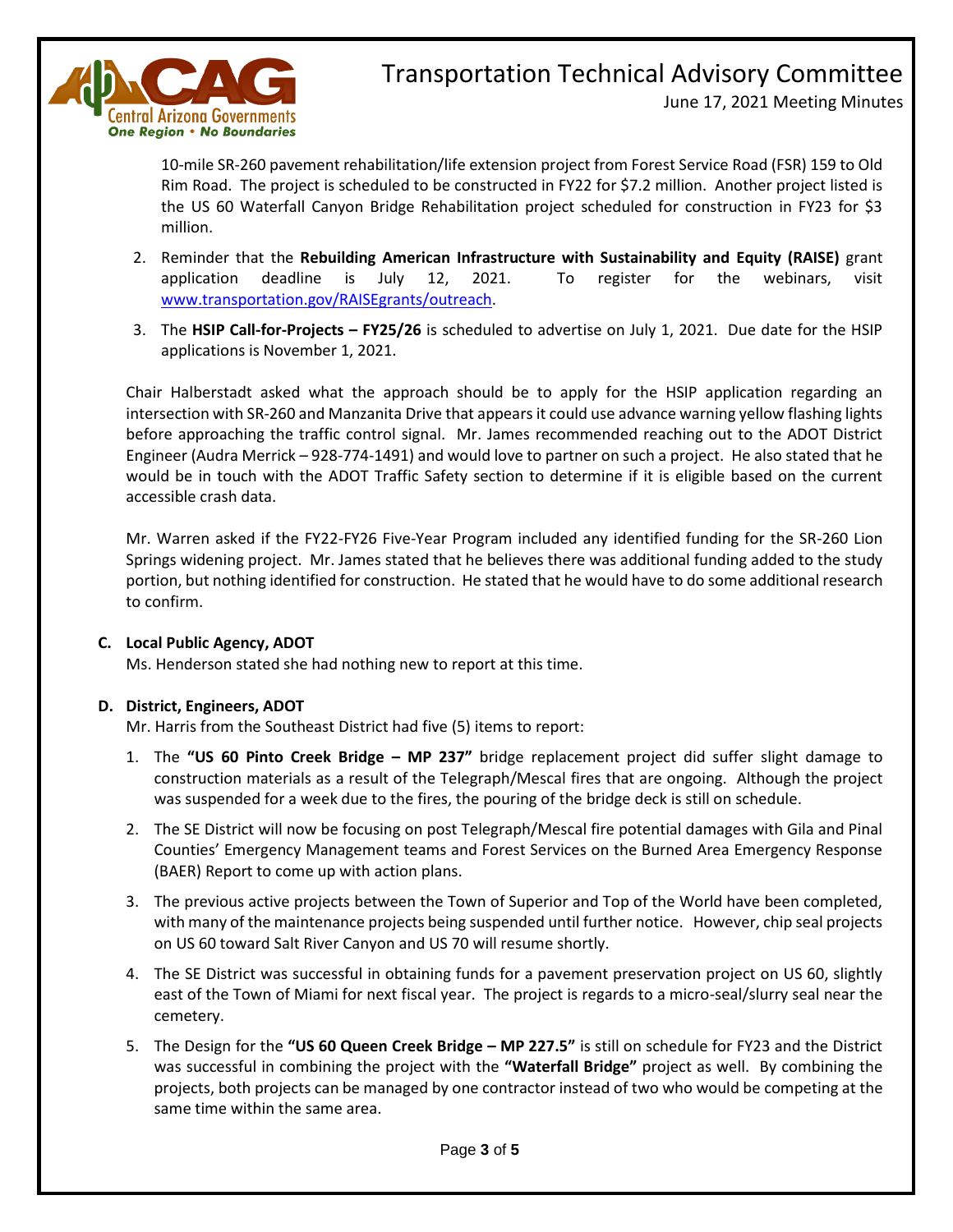

June 17, 2021 Meeting Minutes

Mr. Harris also stated that one area of discussion that gets understated after fires ravage through an area is educating the public on potential flooding that comes afterwards when storms roll through. He stated that the SE District is working in advance to deal with the post fire flooding, which typically causes more death and infrastructure damage than the fire itself according to FEMA statistics.

### **E. CAG Transportation Planning Update**

Mr. Ashbaugh had three (3) items to report:

- 1. The Pinal County Transit Governance Study is complete. The Final Report and all associated study documents can be accessed on the CAG website.
- 2. The Gila County Transit Governance Study (GCTGS) is in the final stages. AECOM is working on the Final Draft and plan to present the information to the study's Technical Working Group (TWG) in late July 2021. A Stakeholder Workshop will then follow in which identified key personnel from the local agencies and their elected councilmembers will be invited. This is an attempt to reduce the need to present the findings to each local agency separately, however, would still be available upon request.
- 3. The RTAC Project Priority List applications are due next week, however, due to the fires, a follow-up email will be sent out after the meeting to extend the deadline.

### **VIII. New Business**

### **A. Transportation Improvement Program (TIP)**

Ms. Tackett introduced herself as the Finance Manager for CAG and provided background information on CAG's funding levels and sources from ADOT historically received to implement a work program. She explained that historically ADOT provided \$125,000 annually to implement the CAG ADOT Work Program for over several years but never adjusted for inflation or cost of doing business. She explained that starting in FY18 CAG had requested and was approved for \$155,000 annually to cover said additional costs. However, in May 2021, as CAG was wrapping up for the FY22 budget, CAG was informed that ADOT would be rolling back to the historical \$125,000 amount, amounting to a \$30,000 funding cut. Upon the disappointing news and attempting to adjust the overall budget, CAG was also notified by ADOT Transit regarding Preliminary Award Notices for the Mobility Management program. Within the notice, CAG viewed the outcome as additional funding cuts when compared to historical levels by another \$25,000, a now total of a \$55,000 funding cut when compared to previous years.

Ms. Tackett stated that she recognizes that funding credits come back from previous local agency projects and are placed back on the TIP's ledger for reprogramming. She stated that Mr. Ashbaugh has been a strong advocate in reprogramming credited funds towards current projects that need additional funding. Recently, a credit amount of \$30,497.13 was identified in the ledger. Ms. Tackett respectfully asked the Committee to consider allocating the credit to be used to supplement CAG's budget and fill the gap of the recent and described budget cuts handed down from ADOT.

Ms. Robles stated that she met with Directors from the rural Council of Governments (COGs) within the state. The Directors met to discuss steps they were going to take to alleviate the ADOT budget cuts. The solution that many of the COGs concluded to was to seek STBGP funding from their reginal TIPs. Ms. Robles stated that due to the late notice, this is the only solution for CAG and this is why the request is being made in today's meeting. She also stated that she has reached out to the elected officials and the CAG Regional Council Chair, Mayor Jon Thompson with the City of Coolidge, regarding the recent events. They have discussed sending a letter to ADOT to express their concerns that involves, the late notification of such funding cuts so late into